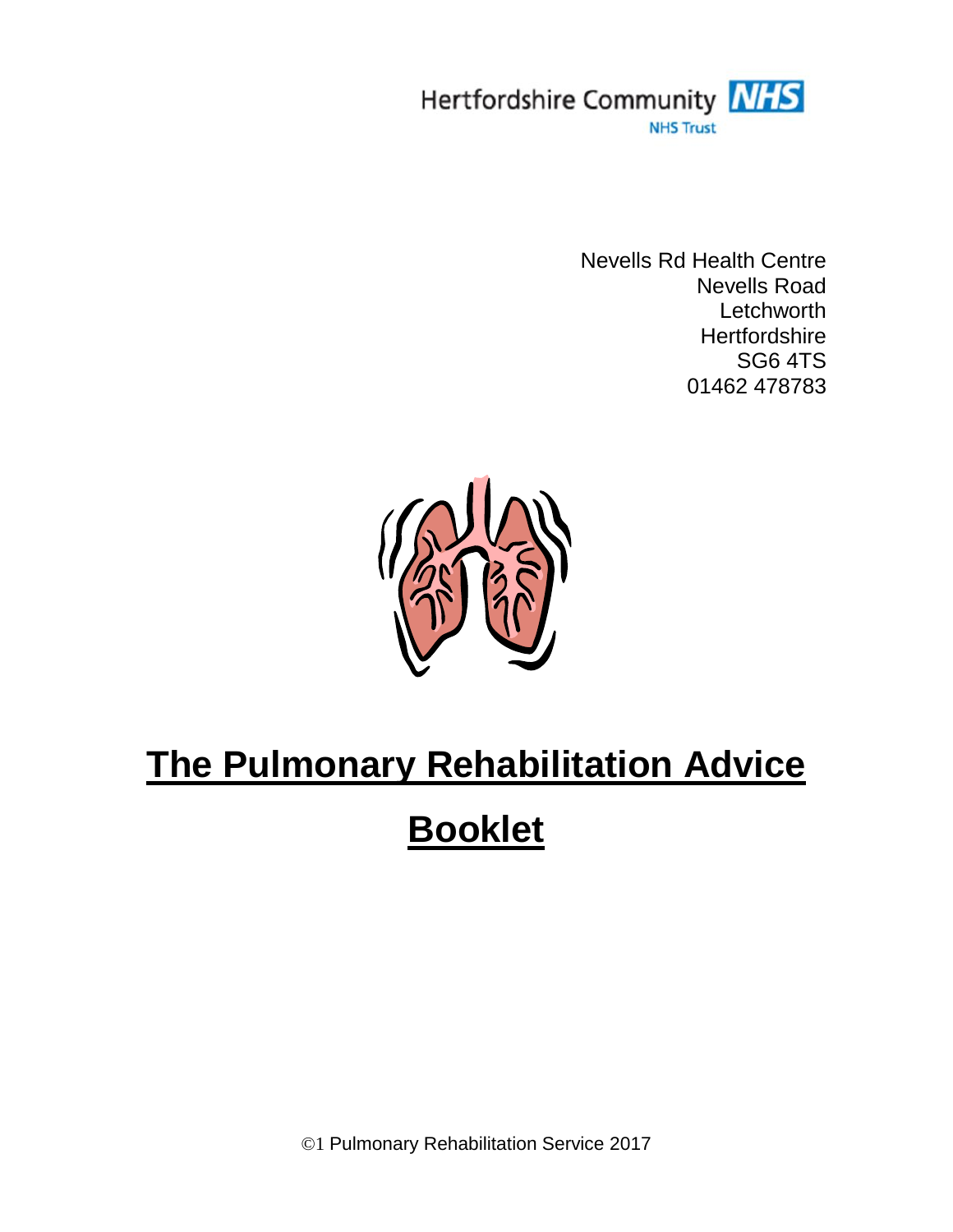#### **Living With Breathlessness:**

Many people suffer from shortness of breath. It is disabling, but not a life threatening condition.

The way in which you breathe can make a big difference to how you feel, particularly if you suffer with shortness of breath or a troublesome cough.

When you feel breathless, the automatic response is to breathe more heavily. Unfortunately, breathing more heavily is seldom a helpful response to breathlessness. In many situations it will make you feel more breathless which may cause you to panic. Heavy breathing can dry out your airways and cause irritation which may make you cough more often.

If you have COPD or asthma, your lungs will expand quite well as you breathe in but they are not so good at letting all the air back out again! If you breathe too much air in, it will get trapped inside your lungs making it more difficult for you to breathe any more air in.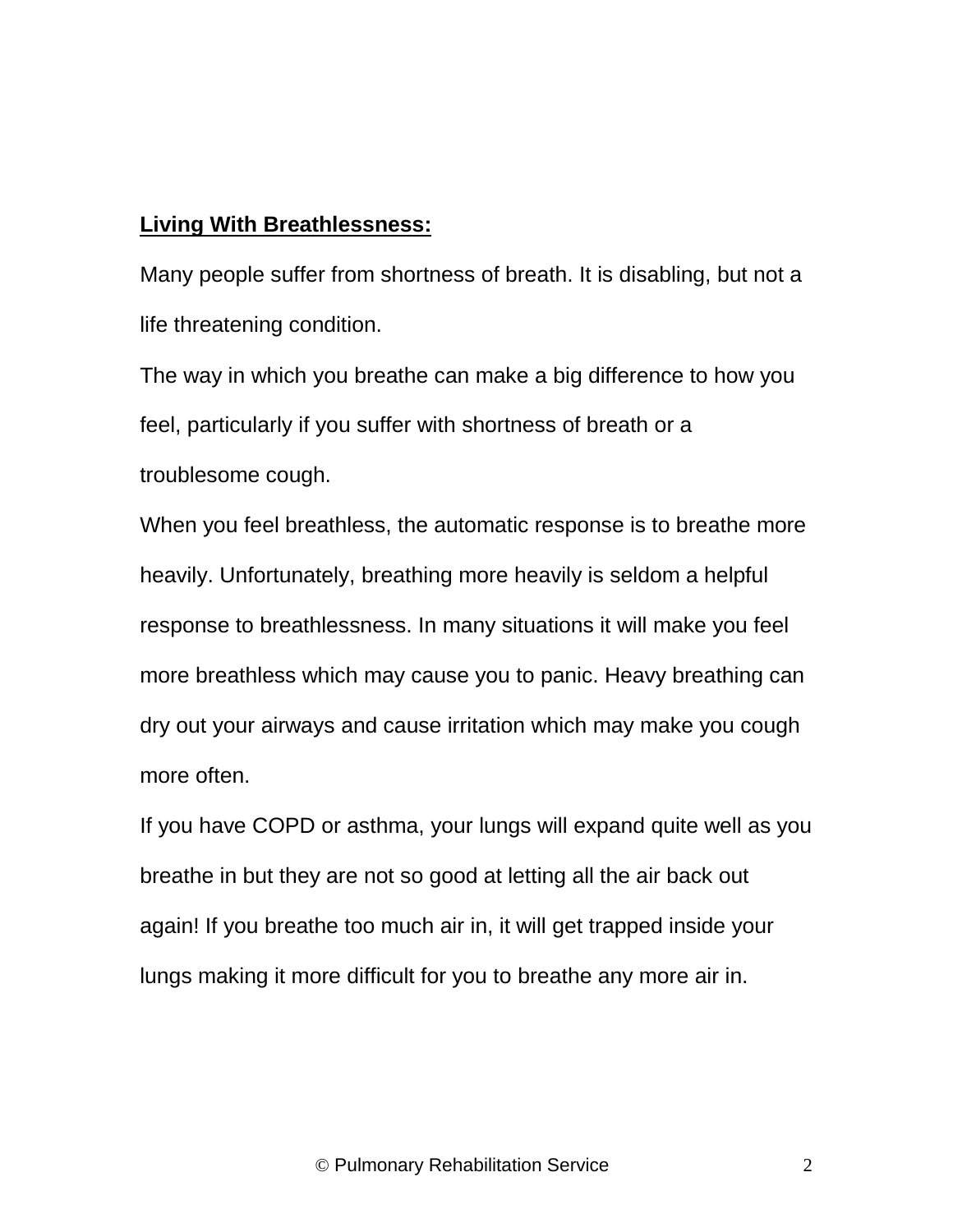#### **The diaphragm:**

The diaphragm is the main muscle of breathing. It is a dome shaped muscle that is attached to the under surface of the lungs. As the diaphragm contracts, it flattens down from its "dome" shape to a saucer" like shape. As a consequence of this, the lungs lengthen and expand downwards into the abdominal cavity. If the lungs expand fully (which is not required for normal relaxed breathing) the chest and ribs will also expand.

Anything that makes it harder for the lungs to expand can increase the "work" or "effort" of breathing and can make you feel more breathless.

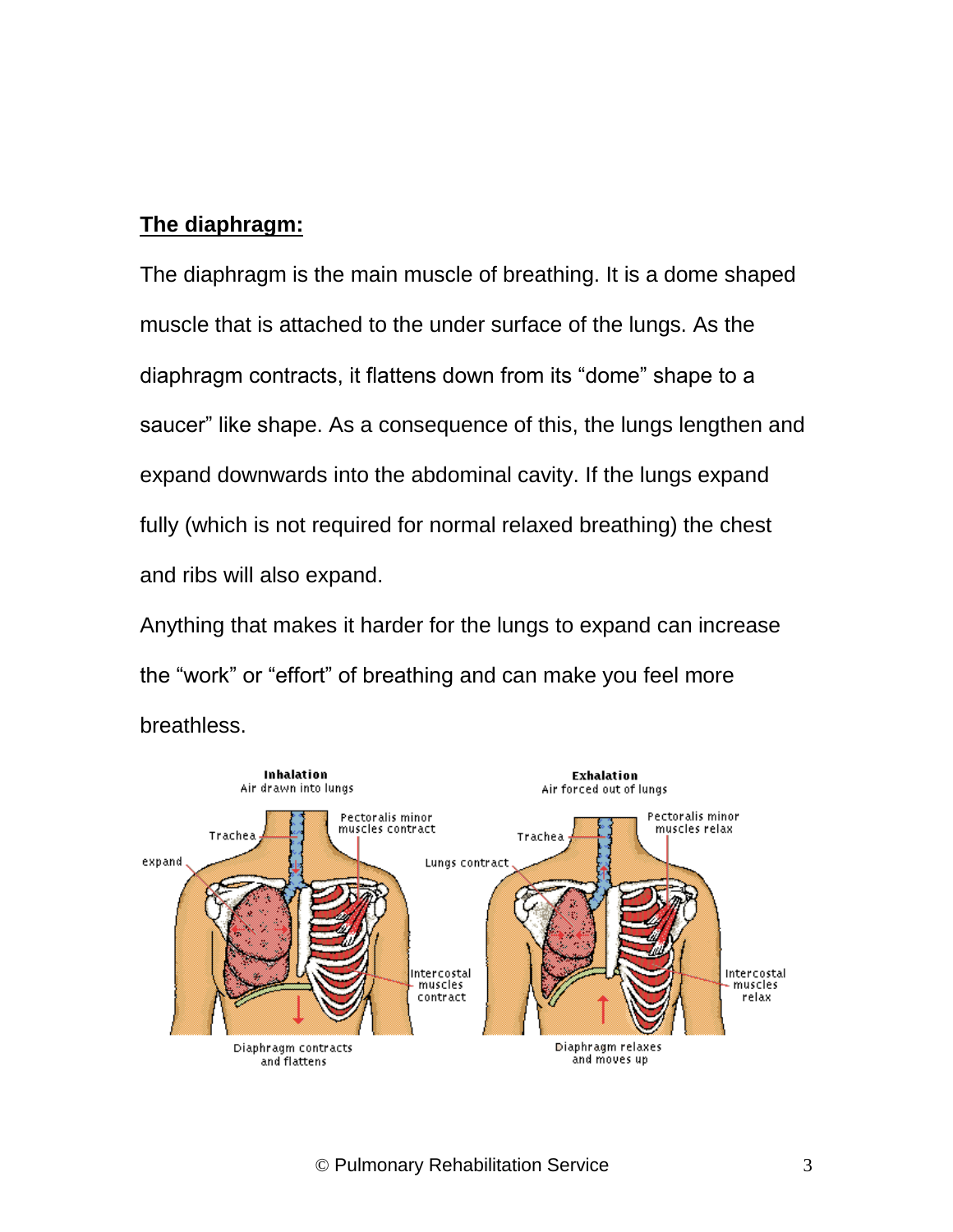#### **Things that can make your breathing worse:**

- Stress
- Being over weight
- Poor posture
- Holding your stomach in too much (bracing)

#### **What is the best way to breathe?**

The most efficient way to breathe is slowly and gently through the nose with the mouth closed. If you stick to this advice and slow down or stop if you can no longer breathe through the nose whilst walking, you are less likely to lose control of your breathing and experience problems.

Problems occur when you push yourself too much, gulping air in through the mouth as you struggle on. Air gets trapped inside the lungs and there is no room for any fresh air.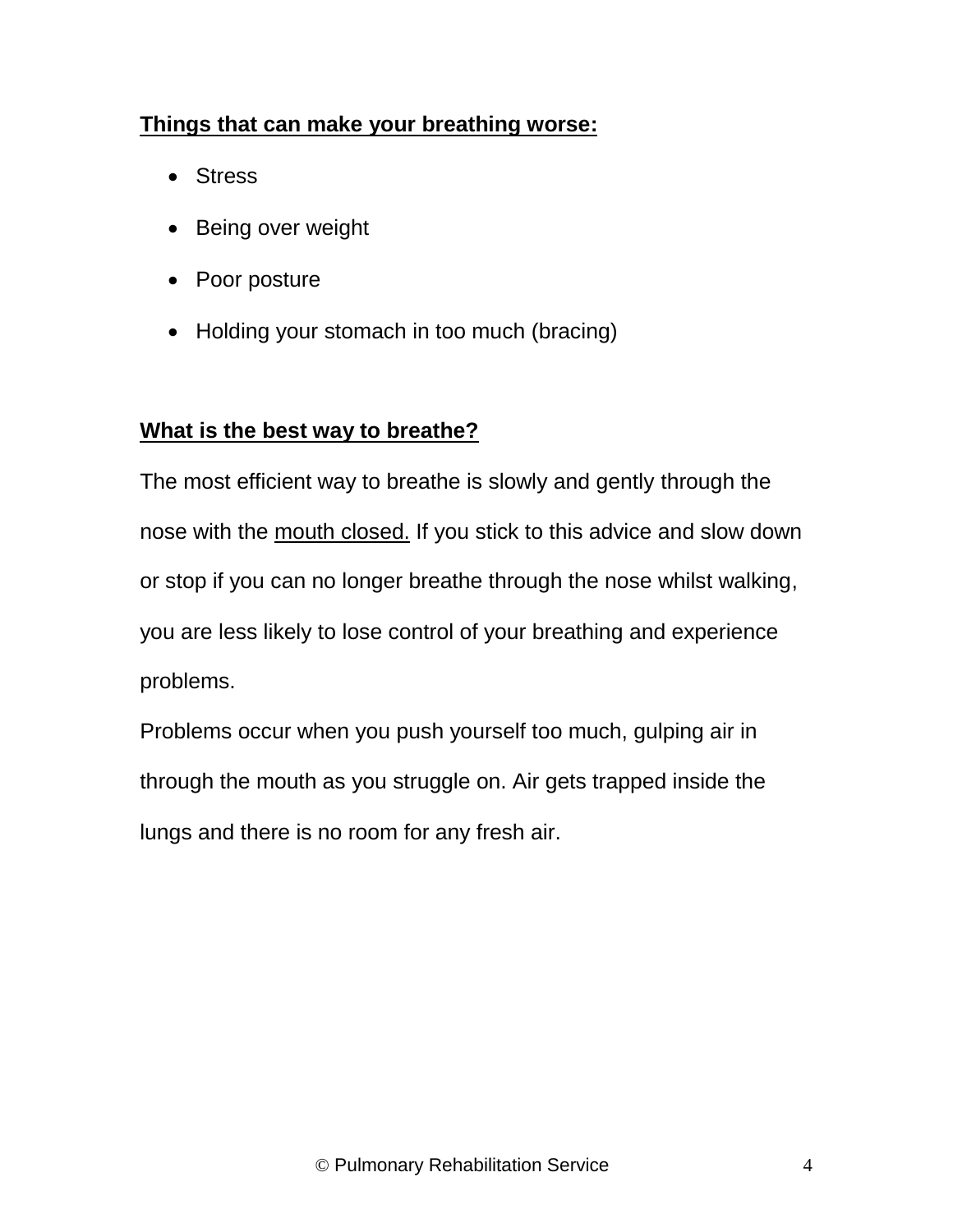#### **Advice for good breathing:**

- Try to breathe **in and out** the nose (mouth closed)
- Aim to keep your breathing slow and gentle.
- Keep your breathing quiet.
- Relax the upper chest, and let the belly swell as you breathe in and flatten down as you breathe out, if you are able to.
- Spend slightly longer breathing out than breathing in.
- Try to pause momentarily after you exhale, before you inhale again. This helps to slow the breathing down.
- Keep your mouth closed and breathe through the nose.
- If you are very breathless, it may help to blow out gently through the mouth (rescue breathing). Still try to breathe in through the nose.

#### **Nasal problems:**

Breathing through the nose with the mouth is closed is best, but from time to time the nose can become blocked which makes this difficult. Take all steps possible to keep your nose clear.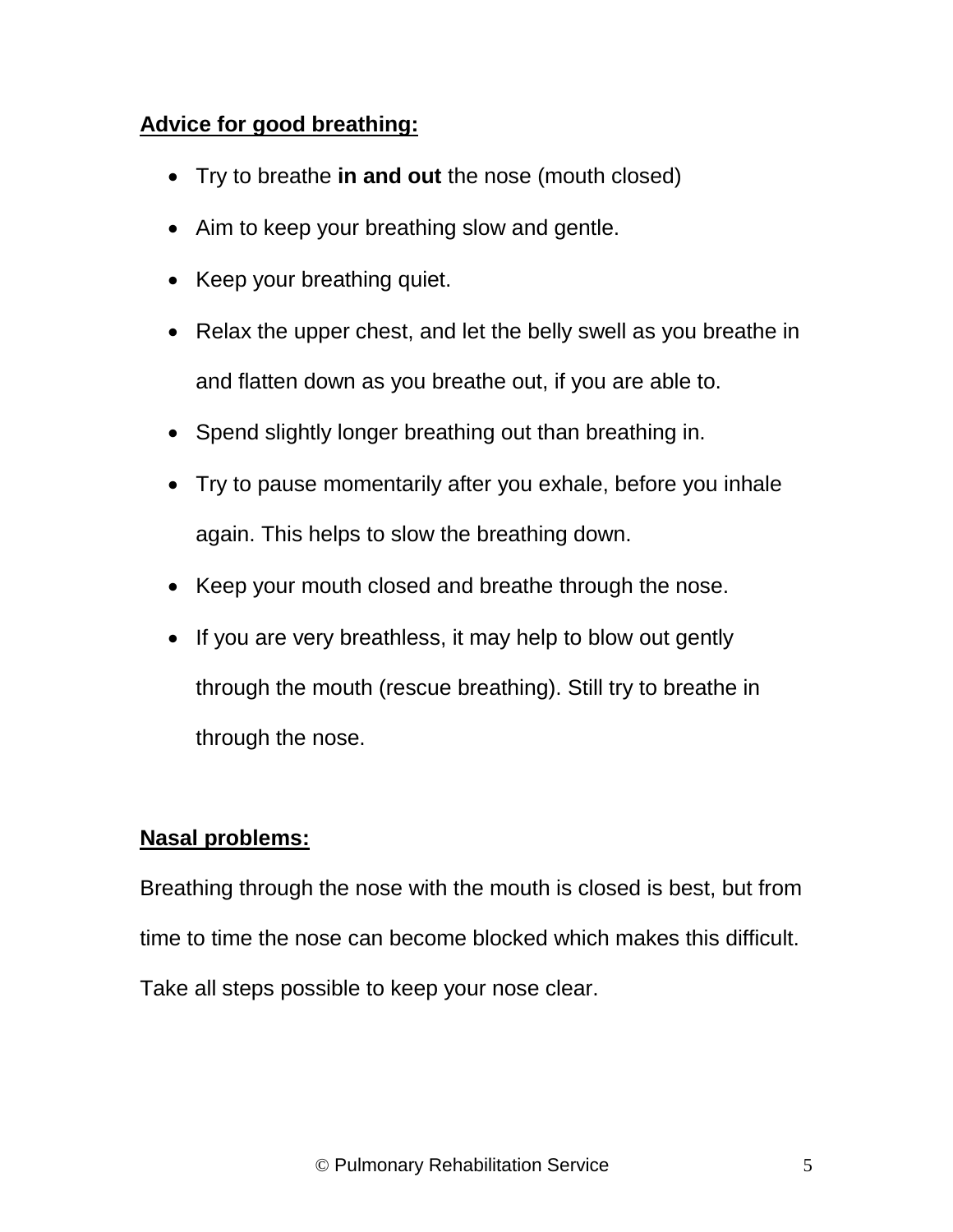#### **Things that may help clear your nose:**

- Over the counter steroid nasal sprays (speak to your pharmacist)
- GP prescribed nasal sprays (if your problem is more severe)
- Over the counter or GP prescribed anti histamine sprays.
- Allergy avoidance (consider whether certain food or drink causes you nasal symptoms, runny nose, blocked nose or sneezing). Take action if this applies to you
- Keep your home well ventilated and free from dust. Too much clutter in the home can be a dust trap

#### **Cough problems:**

If you have a persistent cough with **little or no mucus** then your cough problem may be related to a combination of mouth breathing and habit.

Coughing is a bit like scratching; it feels good at the time, but can actually make things worse. The more you cough the more you want to cough!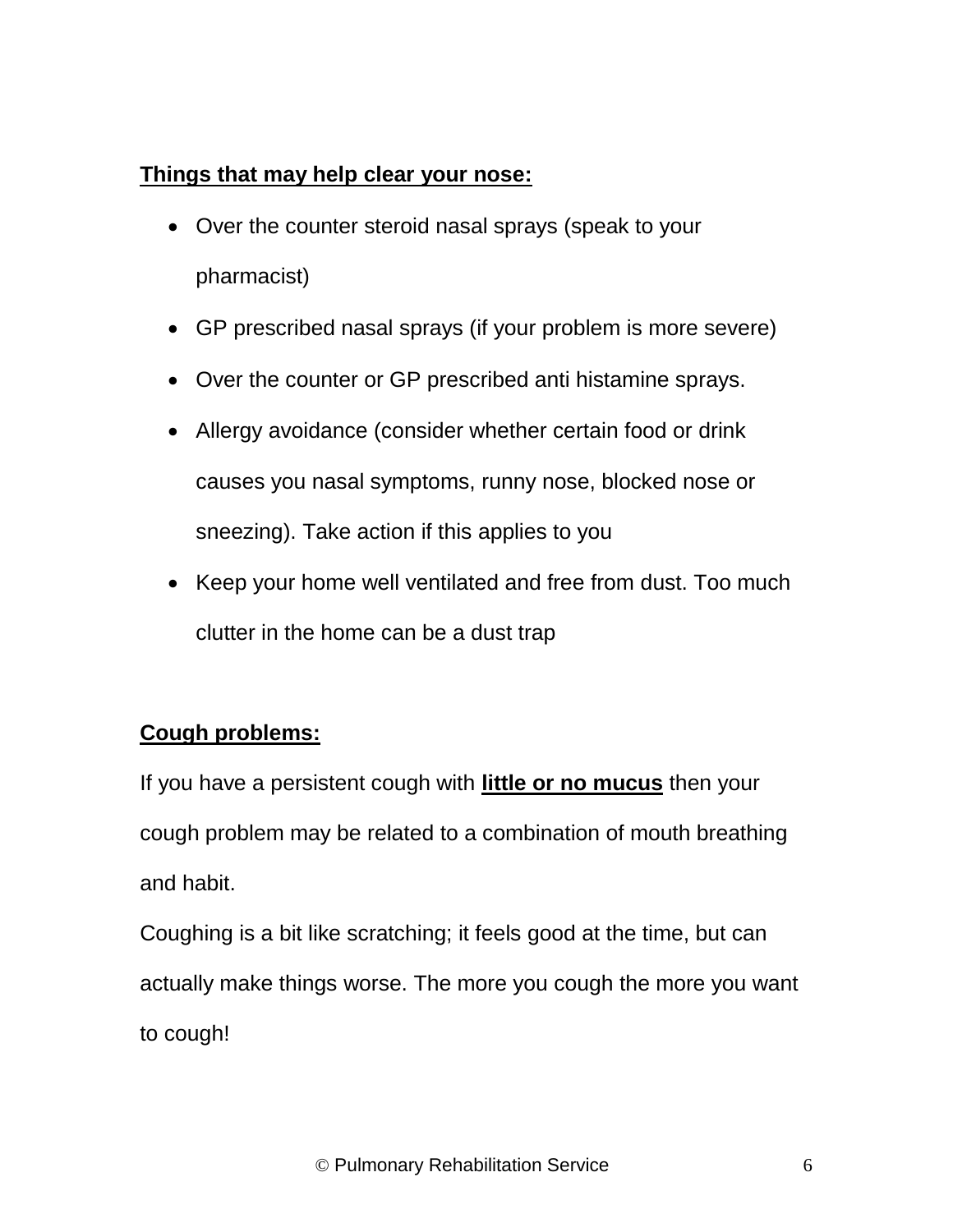#### **Stop Cough Technique:**

- $\bullet$  At the 1<sup>st</sup> sign of a tickle, put your hand over your mouth and swallow
- Keep your hand over your mouth throughout
- Take a small breath in and out, pinch your nose
- Hold your breath for 5-10 counts
- Release the nose but leave the hand over the mouth
- Breathe small, careful breaths through the nose for 30 secs
- All the time resist the urge to cough
- Take a slow steady breath in and out of the nose
- Repeat the practice twice more, or until the tickle has subsided

### **(Swallow, Smother, Stop, Small is a good way to remember the stop cough sequence)**

#### **Exacerbations/"Lung attacks/"Flare Ups":**

All of the above are words used to describe a short term worsening of your lung condition and are problematic as they will cause an overall worsening of your general health and your lung function. It is essential that you try your best to avoid exacerbations or if you do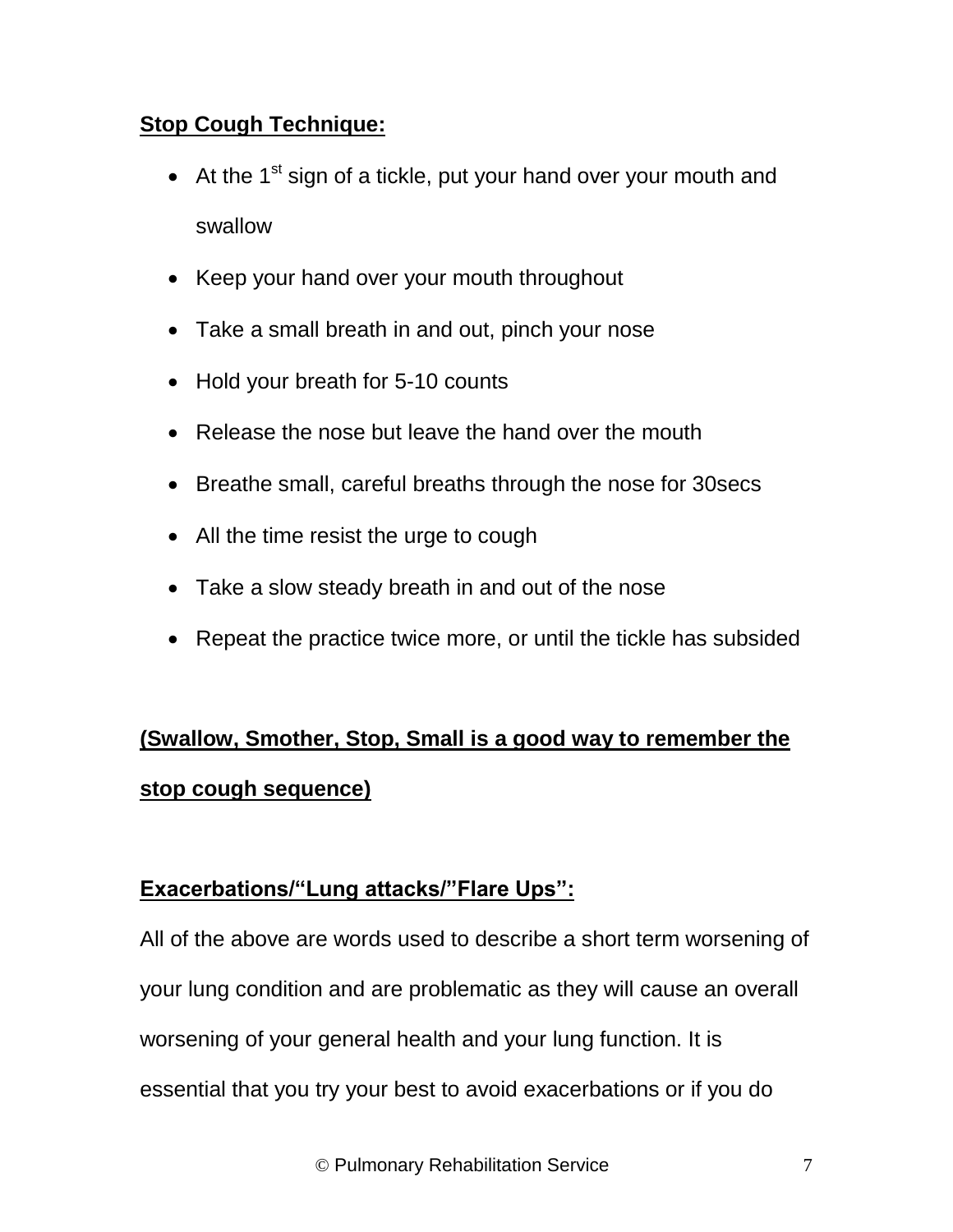suffer from one, that you take action as soon as possible. It is important that you get to know what your normal symptoms are; then you will be able to know when things are changing, as prompt action is important.

#### **Signs of an exacerbation:**

Two or more of these symptoms indicate a problem:

- More shortness of breath than usual
- Sputum (phlegm) changes colour (green/brown)
- More sputum (phlegm) than usual
- Worsening of your cough with difficulty coughing up sputum
- Cold symptoms-runny nose, sore throat etc
- Swollen ankles/legs
- Extra tired
- Reduced mobility

#### **What to do when you are feeling bad or are having an**

#### **exacerbation:**

 Use a small battery operated hand held fan to gain relief when feeling particularly short of breath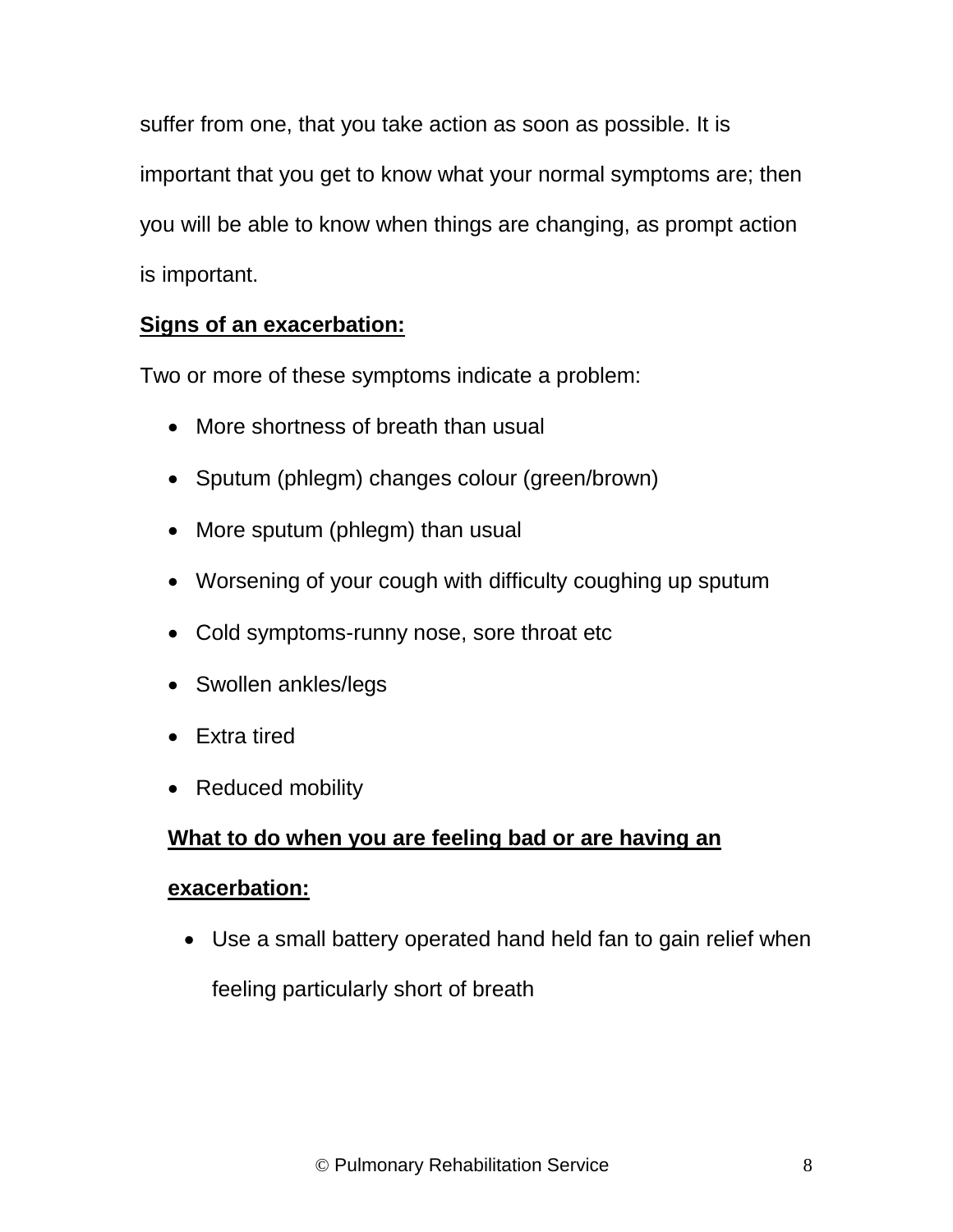- Use your blue inhaler more frequently (as advised by your HCP) or your nebuliser if you have one. If that does not work **c**onsider whether you need to take antibiotics or steroids for your problem
	- Ask your GP or Health Care Professional (HCP) for your own supply of standby antibiotics & steroids so you are able to start treatment straight away If your sputum has changed colour (darker) this is a really good indicator that you need to start your antibiotics (as prescribed) immediately
	- It is recommended that you always use your blue inhaler with a spacer device during an exacerbation
	- If your condition doesn't improve within 2 days or if it worsens, see your GP, community matron or practice nurse
	- Even if your condition improves make sure you see your GP or HCP within 5 days to get a replacement course of standby medication
	- Do not take to your bed for long periods; try to alternate rest with a little activity
	- Try to drink fluids normally and eat small amounts of food as able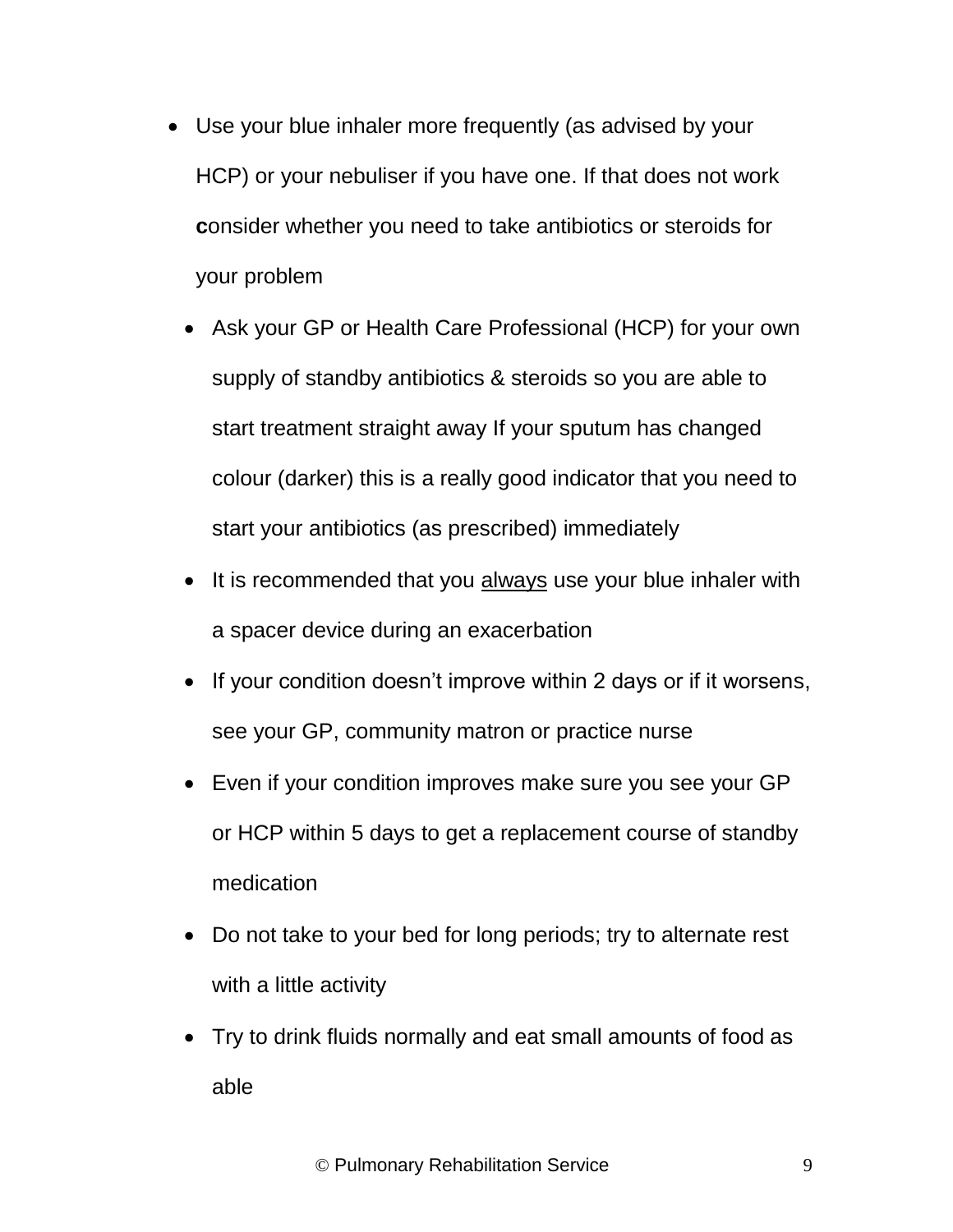• Keep a stock of easy to prepare food in the freezer or store cupboard

#### **If you feel particularly breathless it may help to:**

Lean forward in sitting with your elbows on your knees or

forward onto a table with a pillow



- Lean forward in standing with your hands on your legs
- Lean forward in standing with your elbows on a kitchen worktop height table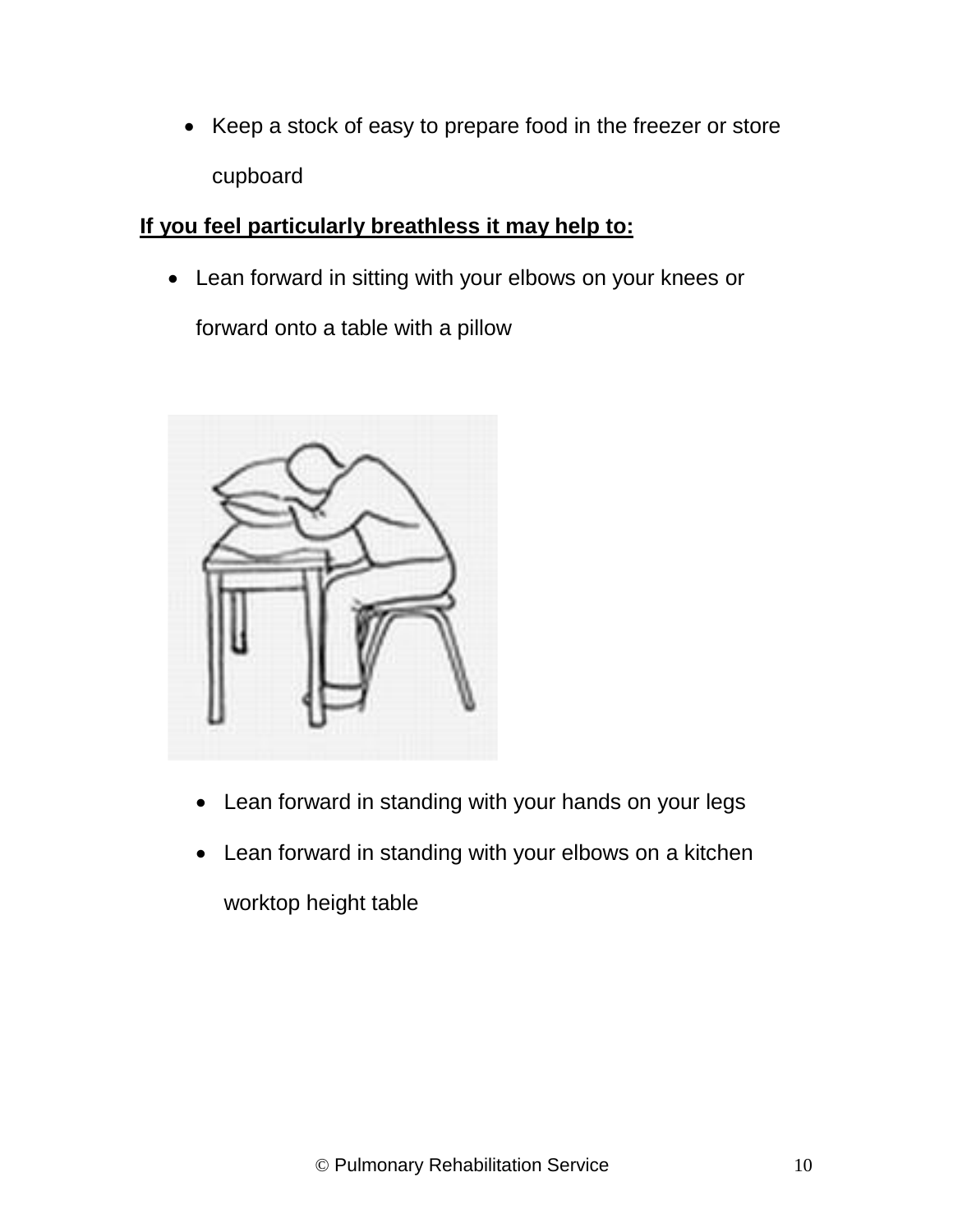

These positions help the diaphragm to function more effectively. Blow out gently through the mouth to gain control over your breathing (rescue breathing). Close your mouth as soon as you are able to and breathe slowly and gently through the nose.

#### **Exercise and keeping fit:**

• Research has shown that the more active you are, the less likely you are to suffer from exacerbations, which in turn reduces your likelihood of being admitted to hospital.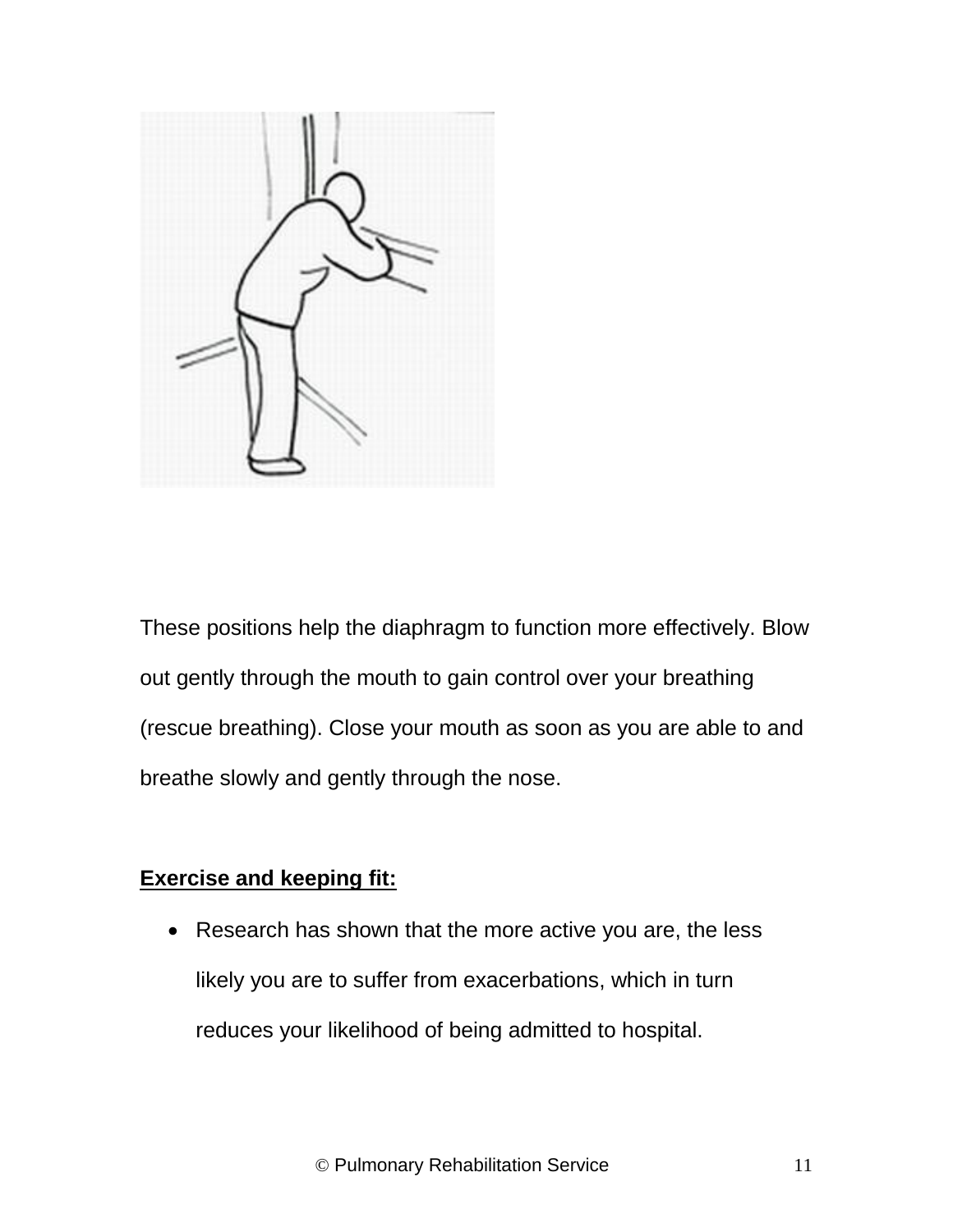

#### **Walking:**

- Walking is an excellent form of exercise and is to be encouraged whenever possible.
- Start off walking for just a few minutes at a time, or even less if this is all you can manage. Try to go for a walk, at least every other day. Build up your stamina.
- Walk until you feel **moderately breathless**. Stop if you need to, get your breath back and start again. It is okay to get breathless and you will improve if you push yourself a little. Keep control of your breathing by breathing through the nose.
- Try not to talk when you are walking- especially if you are trying to control your breathlessness.
- Think about your breathing control when you walk. Breathing should still be fairly slow and only a little deeper. Emphasise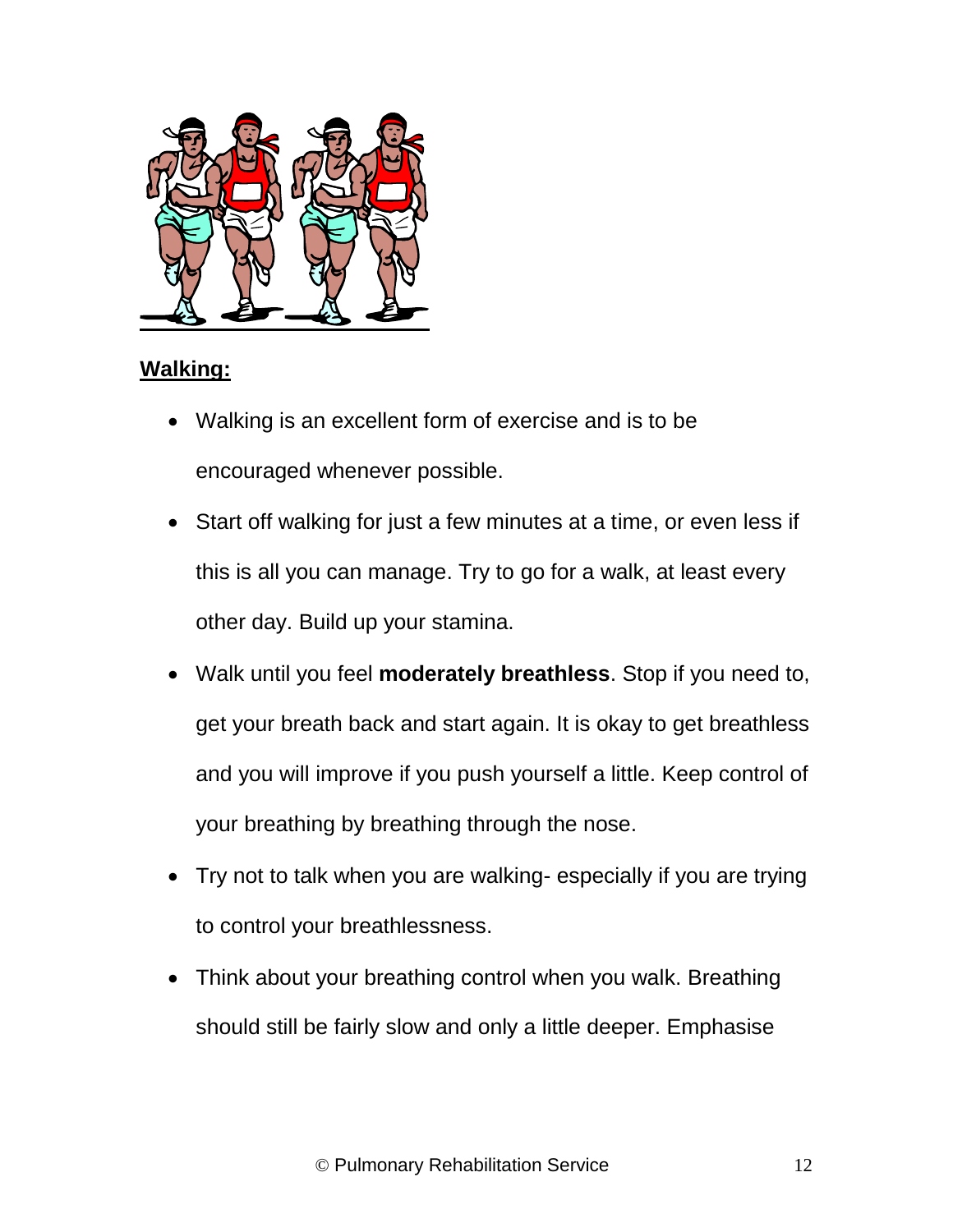slightly the outward breath and pause if you can before you breathe in again.

- If you are prescribed oxygen via an oxygen concentrator, then use your oxygen when walking.
- When walking try to keep your mouth closed and breathe in through the nose. Nose breathing warms and filters the air, causing less irritation to the lungs. It is also more difficult to hyperventilate with the mouth closed. It may take practise to breathe through the nose. Persevere wherever possible.
- If the weather is bad, wrap up, or drive to a shopping centre and do your walking there.
- Invest a stopwatch or a pedometer to keep track of your progress.

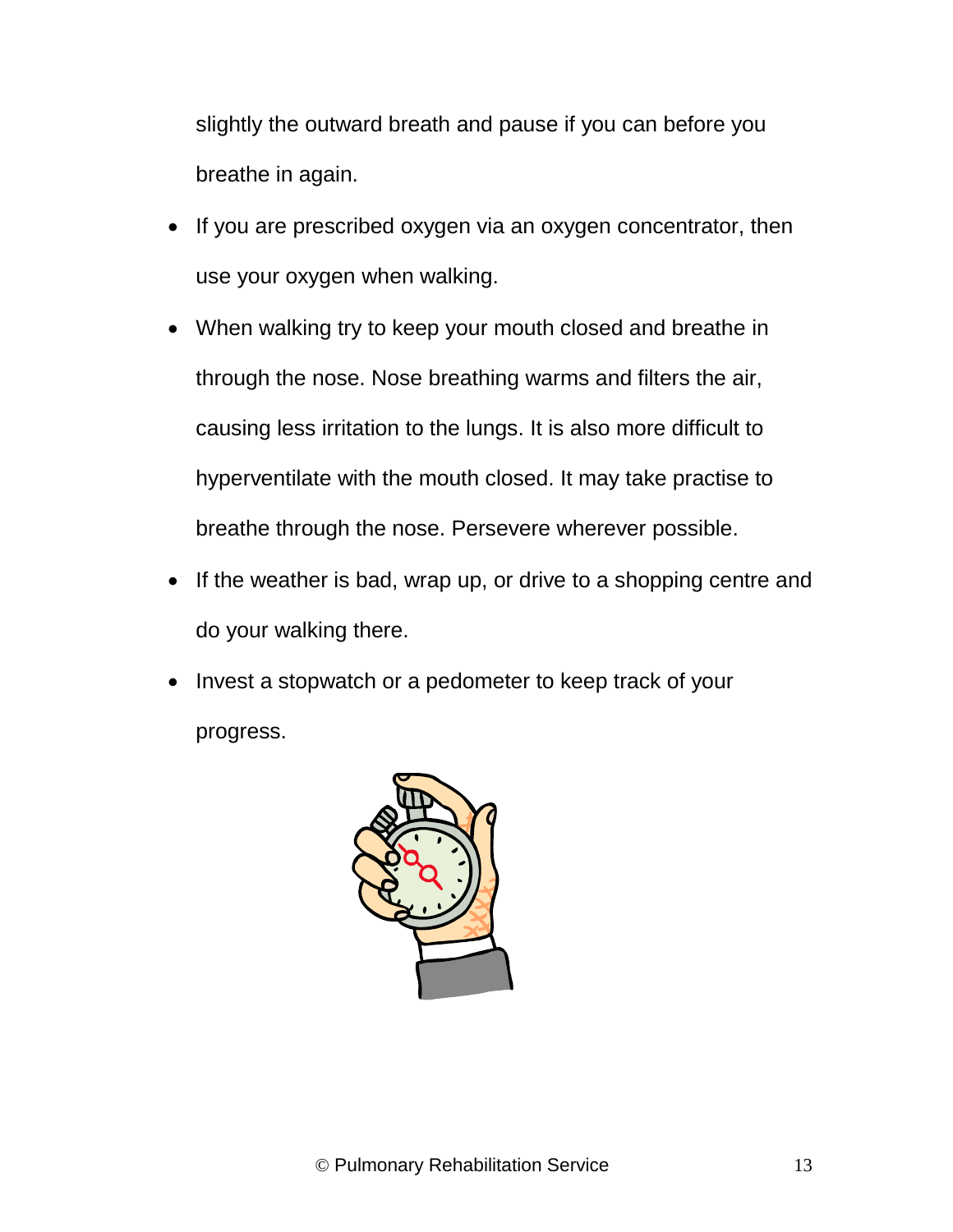#### **Relaxation:**

- Practise your breathing control to help you relax
- Practise either in lying or in sitting
- Working from your toes upwards, spend some time thinking about all the different parts of the body. How do all your muscles and joints feel? This technique works by switching off certain parts of the brain, helping you to relax in the process
- Close your eyes and visualise a special place. E.G. by the seaside, a meadow or beside a lake
- Think of a place that is magical for you. Imagine a slow walk to your special place. Hear all the sounds, smell the smells and see the colours.
- Really work on slowing your breathing down by lengthening the pause after you exhale.
- Let your breathing become quiet, slow and shallow
- Have some quiet music in the background if you like

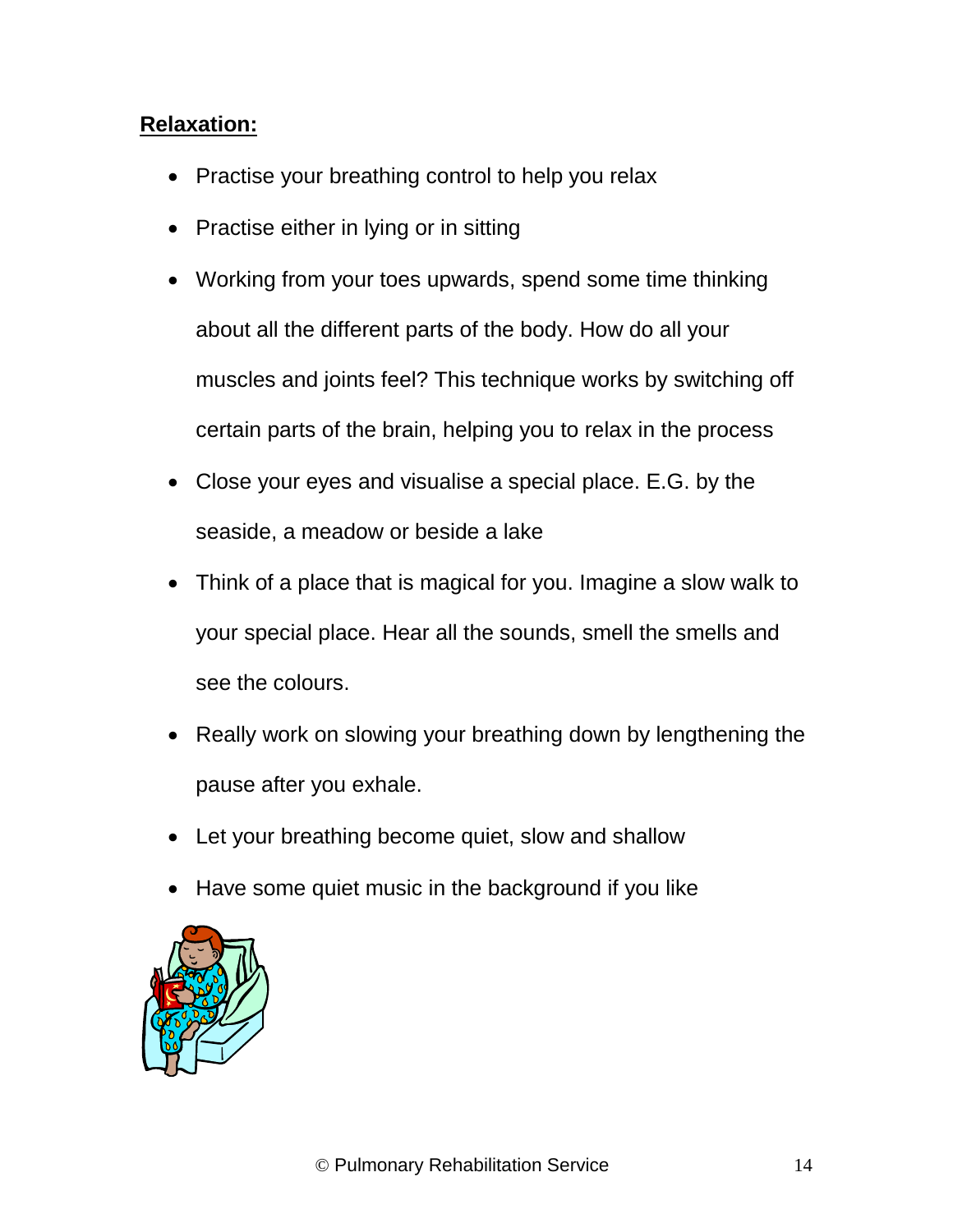#### **Diet:**

We learn early in life that food and air are basic to our survival. They are so basic in fact, that to describe the importance of eating and breathing seems unnecessary—too simplistic for words. For people with chronic lung disease, eating should be treated as importantly as breathing. A well-nourished body will help you to fight infections, and it may help to prevent illness and cut down on hospitalisations.

### **Food is fuel and the body needs fuel for all of its activities, including breathing.**

Good nutritional support helps maintain the ventilatory functions of the lungs; whilst improper nutrition can cause wasting of the diaphragm and the other respiratory muscles.

These are general guidelines only: your dietician is your best source of information on diet.

• Eat a balanced diet. Choose foods from the basic food groups such as; fruit and vegetables, dairy, cereals and grains and proteins such as meat/fish/quorn etc.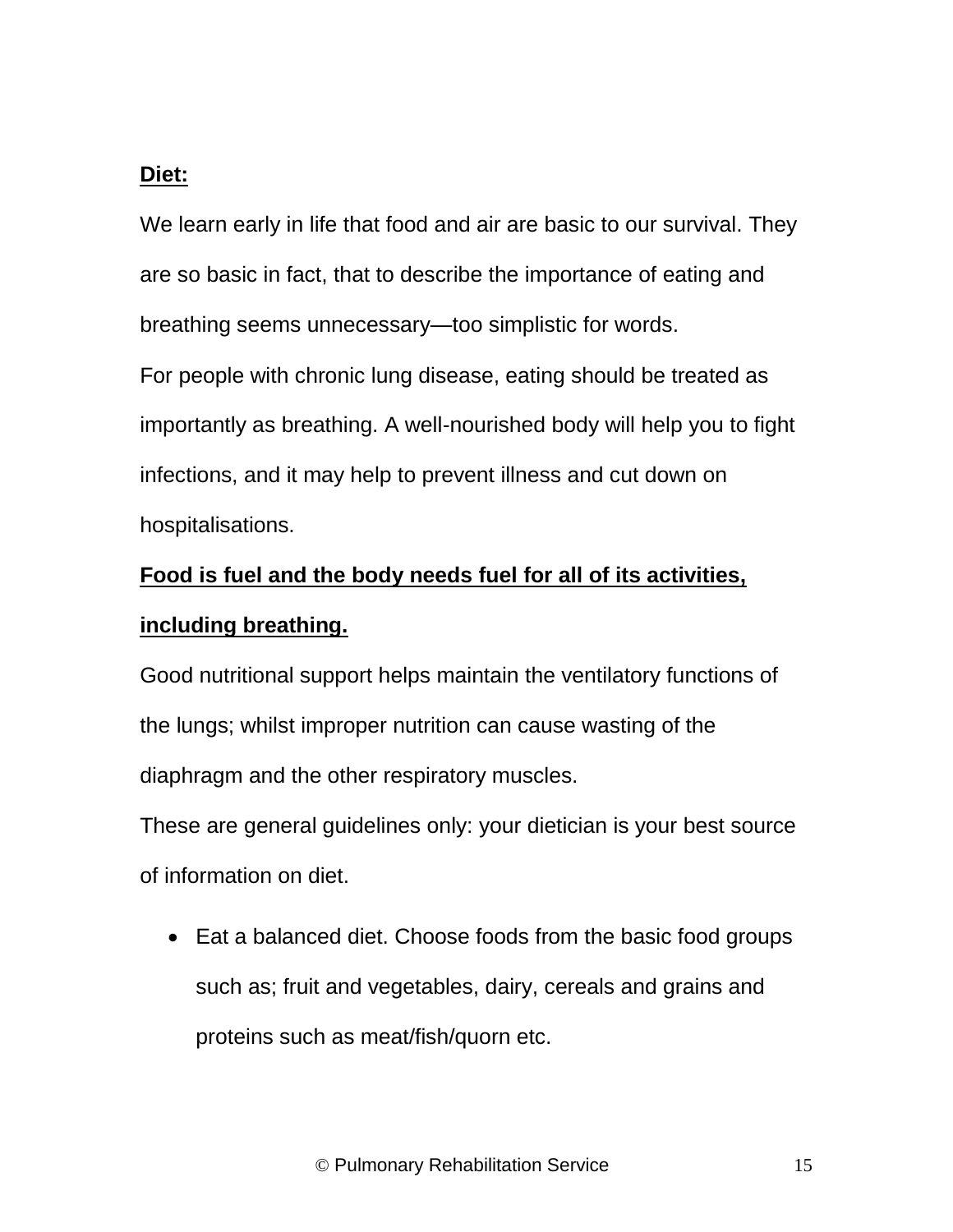- Limit your salt intake. Too much salt can cause water retention, which may interfere with your breathing.
- Limit your intake of caffeinated drinks. Caffeine can interfere with some of your medications and may make anxiety worse. Choose decaffeinated options if possible.
- Choose food that is easy to prepare. Don't waste all of your energy preparing a complicated meal. Quick, simple meals can be just as nutritious. Try to rest for a while before you sit down to a meal.
- You may find it helps to eat 6 small meals, rather than 3 large ones. Too much food or air in your stomach can make you more breathless.
- Eat in a relaxed atmosphere and make your meals enjoyable and attractive wherever possible.
- Discuss other dietary needs such as weight loss/weight gain/digestive problems with your doctor or dietician.
- If you are using long-term oxygen via an oxygen concentrator, be sure to wear your nasal cannula when eating, as well as after eating. Eating and digestion requires energy, which in turn requires more oxygen.